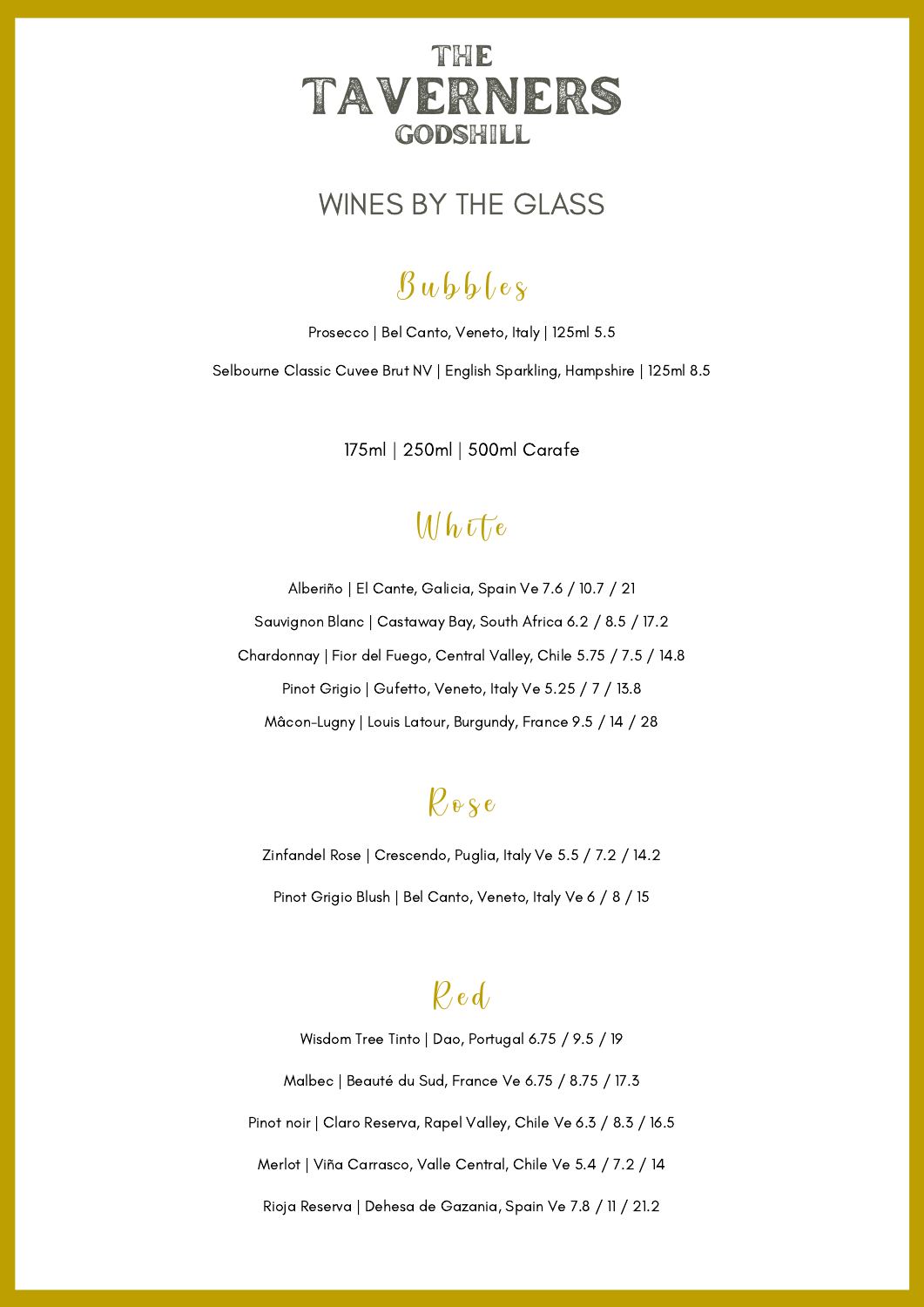### THE TAVERNERS godshill

#### WINE MENU

# $\beta$ ubbles

Prosecco | Bel Canto, Veneto, Italy | 27 Delicate and aromatic. Fresh peach, pear and an elegant zest.

Bouvet | Ladubay Saumur, Loire, France Bottle | 32 Fine and persistent bubbles. Honeysuckle, acacia and bruised apple.

Bouvet | Saumur Rose Brut, Loire, France Bottle | 32 Inviting salmon pink rose with a raspberry and peach character.

Selbourne Classic Cuvee Brut NV | English Sparkling, Hampshire | 45 An elegant, creamy sparkling with the fruits of a Hampshire summertime!

### $Mh$  if  $ie$

Picpoul de Pinet | L'abeille, Languedoc, France Ve | 29 A youthful wine full of lemon and lime flavour. Bright and vibrant.

Alberiño | El Cante, Galicia, Spain Ve | 31 Nectarine, apricot and peach are in perfect balance. Zesty backbone.

> Sauvignon Blanc | Castaway Bay, South Africa | 25.5 Expect ripe notes of melon, stone fruit and gooseberry.

Chardonnay | Fior del Fuego, Central Valley, Chile | 22 A rich wine, full in body. Tropical fruits with vanilla spice.

Pinot Gris | Waimea Estate, Nelson, New Zealand | 32 Bursting with pear, honey, apple and aromatic spice. A hidden gem!

Sauvignon Blanc | Finger Post, Marlborough, NZ | 25.5 An elegant wine with tropical and gooseberry fruits. Crisp finish.

Pinot Grigio | Gufetto, Veneto, Italy Ve | 20.5 Pale straw-yellow colour. Simple and fresh with floral notes.

Mâcon-Lugny | Louis Latour, Burgundy, France | 40 Aroma of apple, lemon curd and toasted fruit. Buttery and peachy.

Gavi | Valle Berta, Italy Ve | 28 Zing of a citrussy G&T. Delicious if you love crisp, limey whites.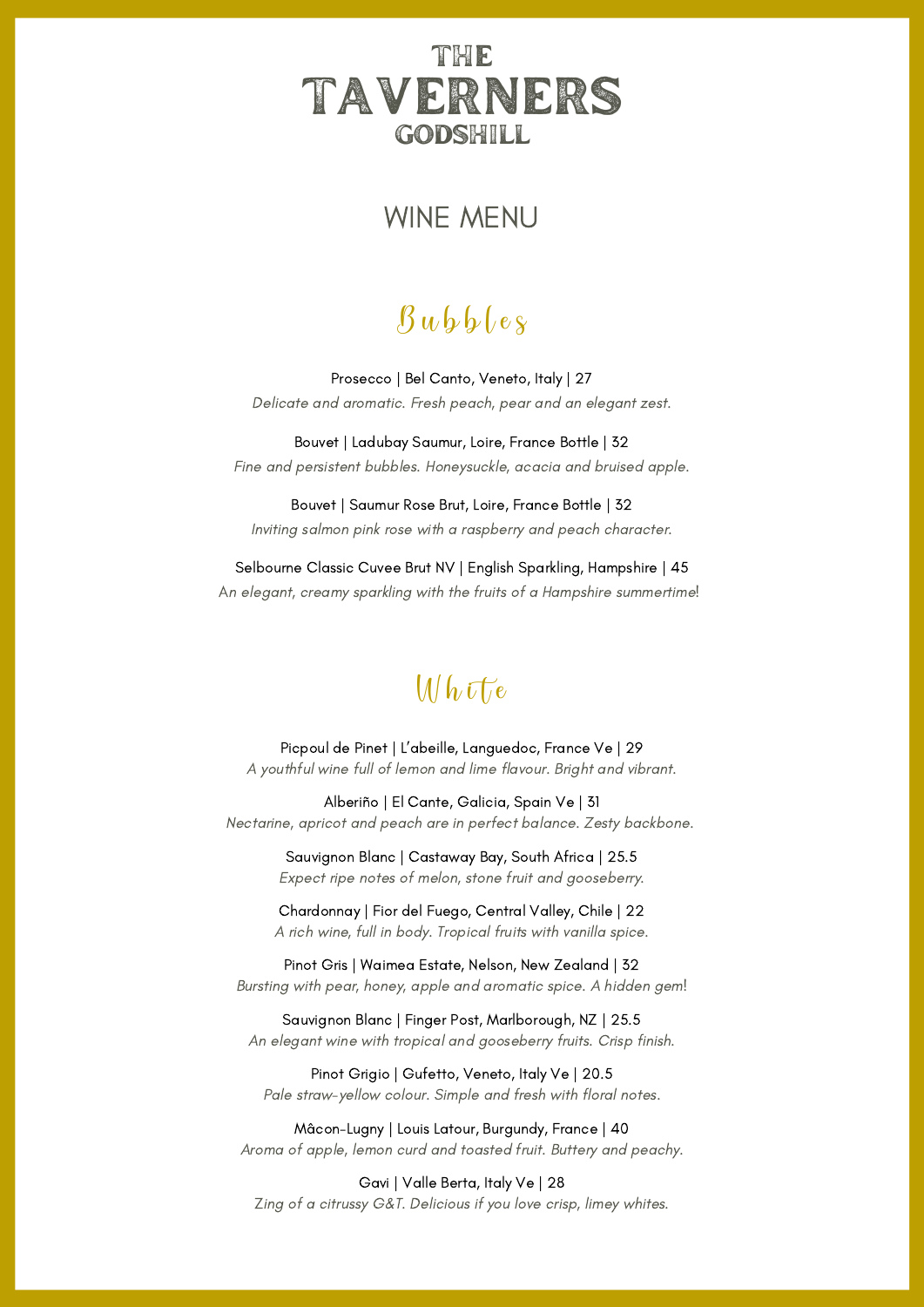

Zinfandel Rose | Crescendo, Puglia, Italy Ve | 20.5 This wine is fresh. Soft tannins and residual sugar with strawberry notes.

Pinot Grigio Blush | Bel Canto, Veneto, Italy Ve | 22 A soft pink. Pleasant notes of cherry red fruit and ripe forest fruit

Nicolas Rouzet | Coteaux d'AIX en Provence, South of France V | 34 Beautiful lychee hues. Red berries on the palate.

## $\ell$ e d

Wisdom Tree Tinto | Dao, Portugal | 28 Soft, rounded red with plum and bramble flavours. Slight touch of oak.

Bordeaux Supérieur | Cuvée Château Recougne, France | 29 Ripe black fruit with hints of mocha, smoke and toast.

Primitivo | Mozzafiato, Puglia, Italy Ve | 25 Flavours of dried prune, date and plump cherry. Sweet spice.

Malbec | Beauté du Sud, France Ve | 26 Juicy, smooth and weighty. Blackberries and plums are most dominant.

Pinot noir | Claro Reserva, Rapel Valley, Chile Ve | 24.5 Smoky red fruit dominates with a subtle notes of liquorice and herbs.

Pinotage | Bantry Bay, South Africa Ve | 22 Firm and rounded with mulberry fruit. Earthy spice and tobacco.

Capaia One | New Philadelphia, South Africa | 39 Emulates a top French château wine. Bold blackberry and mocha characteristics.

> Merlot | Viña Carrasco, Valle Central, Chile Ve | 20.5 A good depth of soft plummy fruits with hints of savoury vanilla.

Pinot Noir | The King's Wrath, Marlborough, NZ | 40 Silky smooth tannins, medium weight and fresh acidity. Oak driven red fruits.

Crozes-Hermitage | 'Petite Ruche', M.Chapoutier | 45 Chapoutier is a legend of the Rhone! Intense ruby-purple colour from the Syrah grape.

Rioja Reserva | Dehesa de Gazania, Spain Ve | 32 Full of black fruit and hints of cocoa, clove and cinnamon from the oak aging.

## $\int \theta$  e s s e  $\pi$  W ine

Royal Tokaji | Late Harvest, Hungary | 4.8

Luis Felipe Edwards | Viognier Sauvignon Blanc, Valle De Colchagua, Chile | 5.9